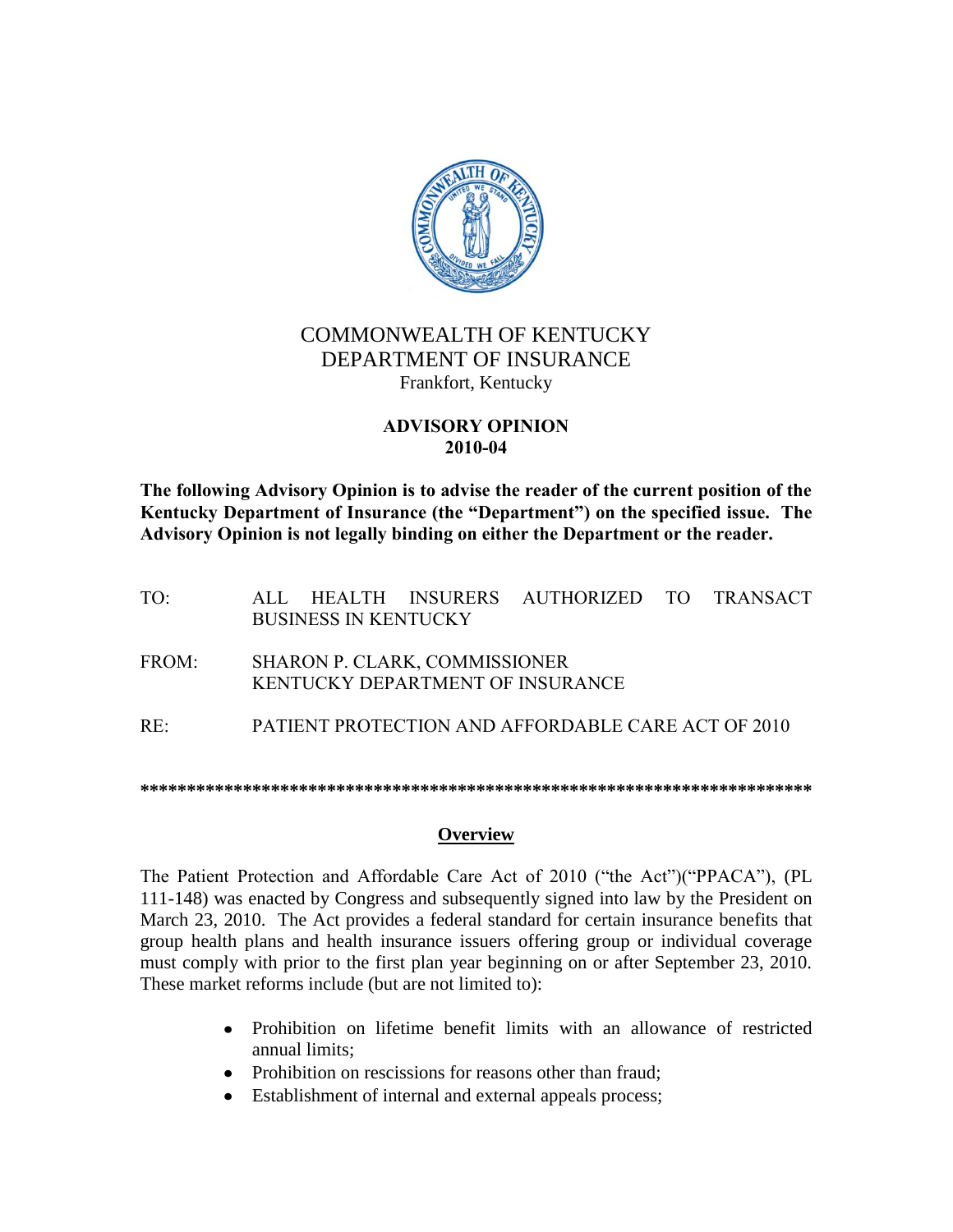- Coverage of preventive health services without cost sharing;
- Extension of dependent coverage until age 26;
- Prohibition of application of pre-existing condition exclusions for children under the age of 19;
- Coverage for emergency services at in-network cost sharing with no prior authorization; and
- Allowance for selection of primary care provider of choice and prohibition on requiring referral for obstetrical or gynecological care.

The intent of this Advisory Opinion is to advise insurers of a temporary suspension of the filing procedures for policy and form filings in Kentucky as a result of the Act's market reform provisions listed above.

### **Filing Requirements for PPACA Early Implementation**

Any health insurer that has elected to implement the market reforms listed above prior to the deadline of the first plan year beginning on or after September 23, 2010 is still required to file any revised forms (including policies) with the Commissioner pursuant to KRS 304.14-120 and 806 KAR 14:007. The Commissioner has determined that it is not practicable to require insurers to file the revisions necessary under the Act for early implementation on an approval basis. Additionally, the Commissioner has determined that the early implementation of these market reforms is in the consumer's best interests and is a significant consumer protection. Therefore, pursuant to KRS 304.14-120(4) and the attached Order, the Commissioner is waiving the prior approval requirement under KRS 304.14-120(1). All filings related to revisions required by the Act shall be reviewed on a file and use basis only under the following circumstances:

- 1. The form filing shall be solely for the purpose of complying with the Act.
- 2. No other changes shall be made to any previously approved form other than those necessitated by the Act.
- 3. Such form filing shall be for issuance or delivery prior to September 23, 2010.
- 4. At the time of submittal, the insurer shall include a certification by an executive officer of the insurer stating that the filing does not include any other revision than those stated under (1).

The review of such filings by the Department shall be in accordance with the procedures outlined in KRS 304.14-120, KRS 304.14-130, and 806 KAR 14:007. Nothing in this Opinion shall change or amend the procedure for the filing and reviewing of rates under KRS 304.17A-095 through KRS 304.17A-0954.

### **Filings Not Subject to the Exemption**

Forms submitted as a result of the Act for issuance or delivery on or after September 23, 2010 shall be subject to the approval process as set forth under KRS 304.14-120. Such forms shall not be issued or delivered in the Commonwealth unless they are filed and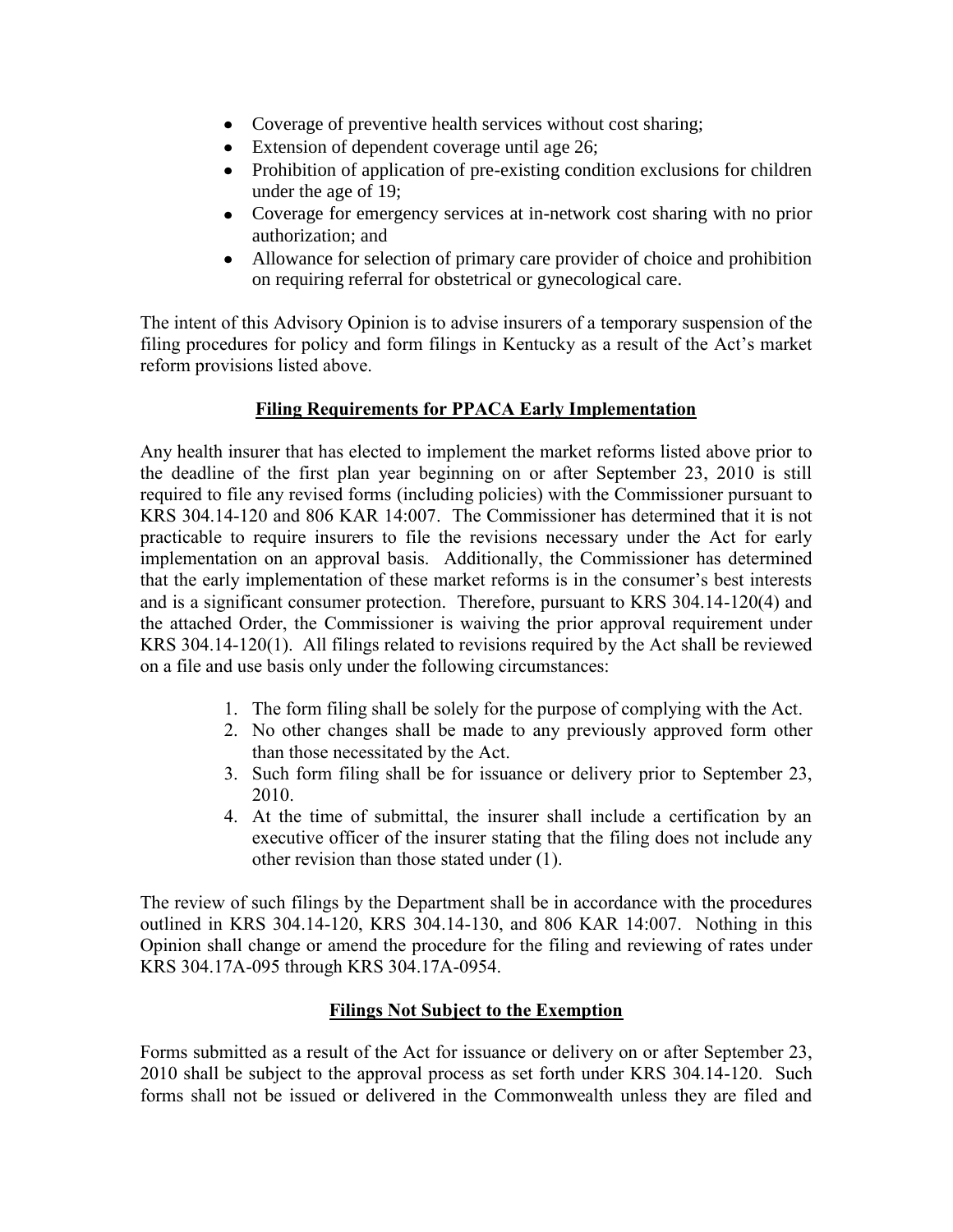approved by the Commissioner. The Department shall have sixty (60) days to review such filings, with an available thirty (30) day extension. The review of such filings by the Department shall be in accordance with the procedures outlined in KRS 304.14-120, KRS 304.14-130, and 806 KAR 14:007.

Also, any revised form that contains both revisions for new state legislation or other insurer changes to the policy in addition to the revisions for the market reforms of the Act shall be subject to the approval process as set forth under KRS 304.14-120. Such forms shall not be issued or delivered in the Commonwealth unless they are filed and approved by the Commissioner. The Department shall have sixty (60) days to review such filings, with an available thirty (30) day extension. The review of such filings by the Department shall be in accordance with the procedures outlined in KRS 304.14-120, KRS 304.14- 130, and 806 KAR 14:007.

### **PPACA Interactions with State Law**

Insurers should be aware that the Act sets forth more stringent consumer protections in some areas than the Kentucky Insurance Code and related regulations. In these areas, insurers should draft their policies and forms in compliance with the Act.

> /s/ Sharon P. Clark Sharon P. Clark, Commissioner Kentucky Department of Insurance On this  $26^{th}$  day of May, 2010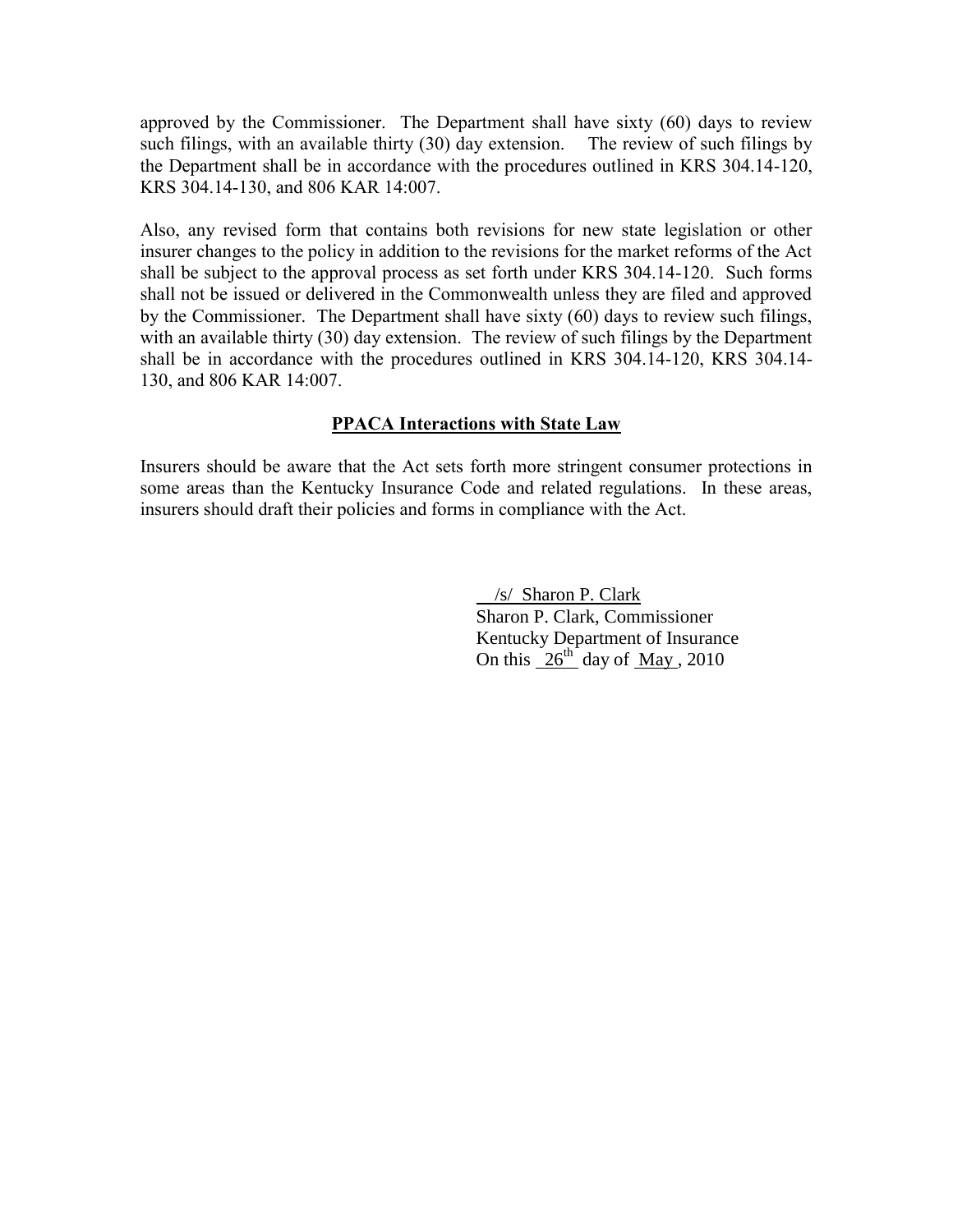

### **COMMONWEALTH OF KENTUCKY DEPARTMENT OF INSURANCE FRANKFORT, KENTUCKY**

### **IN THE MATTER OF:**

Limited exemption of the filing and prior approval of forms for health insurers in light of the Patient Protection and Affordable Care Act of 2010.

## **ORDER**

WHEREAS, KRS 304.14-120 provides that no basic insurance policy or printed rider or endorsement form or form of renewal certificate (collectively referred to herein as "forms") shall be delivered or issued for delivery in this state unless the form has been filed with and approved by the Commissioner;

WHEREAS, KRS 304.14-120 allows the Commissioner sixty (60) days to review any form filed by an insurer with an available extension of thirty (30) days;

WHEREAS, the Patient Protection and Affordable Care Act of 2010 ("PPACA") was signed into law on March 23, 2010 by President Obama and requires insurers to comply with certain insurance market changes no later than the first plan year beginning on or after September 23, 2010 (six months after enactment);

WHEREAS, insurers have expressed a desire to comply with PPACA reforms immediately pursuant to a request by the Secretary of Health and Human Services;

WHEREAS, provisions of PPACA may trigger necessary form filings with the Commissioner pursuant to KRS 304.14-120 and 806 KAR 14:007;

WHEREAS, KRS 304.14-120(4) allows the Commissioner to exempt certain form filings from the requirements under KRS 304.14-120; and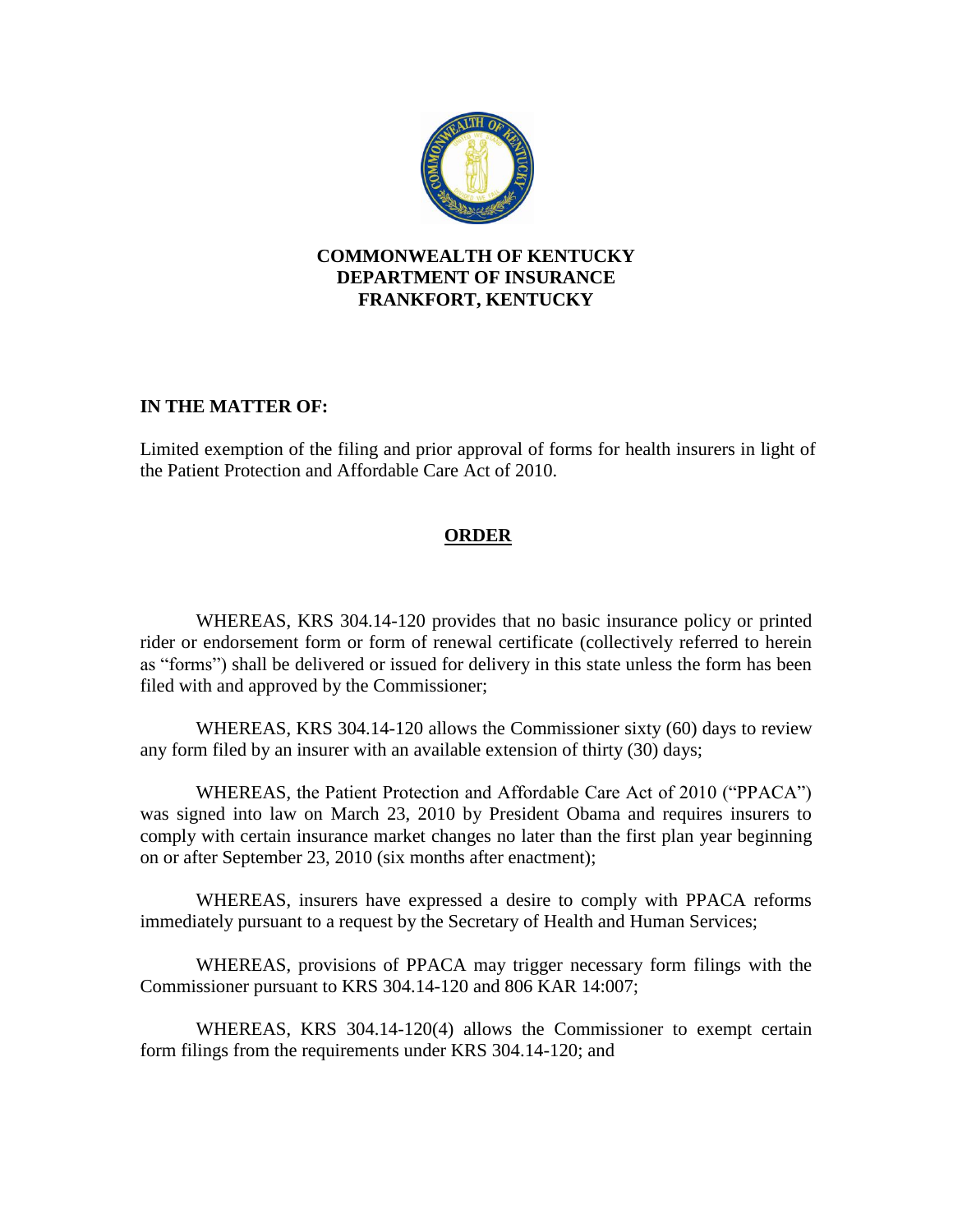WHEREAS, the Commissioner has determined that the application of KRS 304.14-120 is not practicable in allowing insurers to issue policies with the consumer protection provisions of PPACA prior to the effective date and the provision of such protections is desirable;

WHEREAS, the Commissioner has been duly and sufficiently advised;

IT IS HEREBY FOUND AND ORDERED:

The prior approval requirements for forms pursuant to KRS 304.14-120 are hereby temporarily suspended for the sole purpose of allowing insurers to issue or deliver forms that comply with PPACA prior to the September 23, 2010 deadline. Any form filed solely to comply with PPACA, in accordance with Advisory Opinion 2010-04, for issuance or delivery prior to September 23, 2010 will be on a file and use basis. The review of such filings by the Department shall be in accordance with the procedures outlined in KRS 304.14-120, 304.14-130 and 806 KAR 14:007. Any form for issuance or delivery after the September 23, 2010 or that includes changes for reasons other than compliance with PPACA (including changes for recent Kentucky legislation) is not included in this exemption and shall be filed for prior approval pursuant to KRS 304.14- 120. This limited exemption shall expire on September 23, 2010.

Done and effective this the  $26<sup>th</sup>$  day of May , 2010.

 /s/ Sharon P. Clark Sharon P. Clark, Commissioner Kentucky Department of Insurance